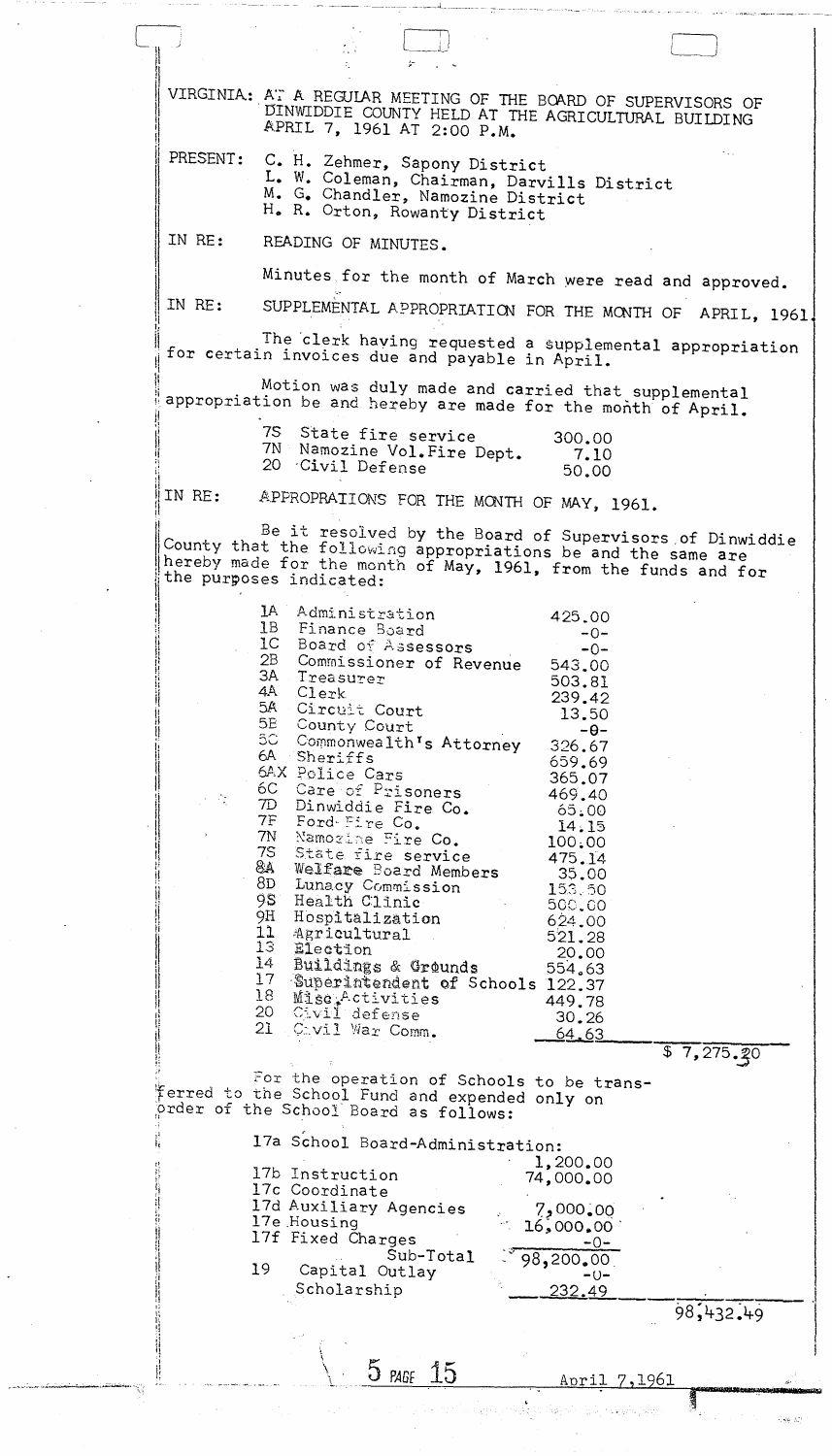|        | Carried forward                                                                                                                                                                                                                                                                                                                                                                                                             | 105,707.99           |
|--------|-----------------------------------------------------------------------------------------------------------------------------------------------------------------------------------------------------------------------------------------------------------------------------------------------------------------------------------------------------------------------------------------------------------------------------|----------------------|
|        | GENERAL REVENUE FUND                                                                                                                                                                                                                                                                                                                                                                                                        |                      |
|        | For the operation of the Department of Welfare to the<br>Virginia Public Assistance Fund, and expended by the Welfare<br>Board for the month of May, 1961.                                                                                                                                                                                                                                                                  | 5,000,00             |
|        | For the Dog Fund to be expended<br>only on order of the Board of Supervisors<br>Grand Total-------                                                                                                                                                                                                                                                                                                                          | 213,33<br>110,921.02 |
|        | On motion duly made and carried, it is ordered by the Board<br>that the salaries and accounts against the General Revenue Fund<br>of the County for the month of April, 1961, amounting to \$6,782.40<br>be allowed and checks numbering 1425 through 1511, both inclusive,<br>be issued, therefor, payable out of the General Revenue Fund of<br>the County, said claims having been audited and approved by the<br>Board. |                      |
| IN RE: | ALLOWANCE AGAINST THE DOG FUND OF THE COUNTY.                                                                                                                                                                                                                                                                                                                                                                               |                      |
|        | On motion duly made and carried, it is ordered that the<br>salary of \$208.33 be paid to the Dog Warden and that the claims<br>amounting to \$5.00 be allowed, and checks numbering D-89 through<br>D-93, both inclusive, be issued, therefor, payable out of the Dog<br>Fund of said County.                                                                                                                               |                      |
|        | Said claims having been investigated by the Dog Warden and<br>approved for payment by the Board.                                                                                                                                                                                                                                                                                                                            |                      |
| IN RE: | TREASURER'S REPORT.                                                                                                                                                                                                                                                                                                                                                                                                         |                      |
|        | F. E. Jones, Treasurer having submitted a written financial<br>report, same was ordered filed with the papers of the Board for<br>the month of April.                                                                                                                                                                                                                                                                       |                      |
| IN RE: | COUNTY LINE PRINCE GEORGE - DINWIDDIE.                                                                                                                                                                                                                                                                                                                                                                                      |                      |
|        | L. W. Coleman, Chairman reported that the chairman of the<br>Prince George Board of Supervisors would present the resolution<br>adopted by this Board on March 3rd to the Prince George Board<br>requesting that the lines between Prince George and Dinwiddie be<br>defined.                                                                                                                                               |                      |
| IN RE: | FIRE SIREN - NAMOZINE FIRE DEPARTMENT.                                                                                                                                                                                                                                                                                                                                                                                      |                      |
|        | A delegation from Namozine Volunteer Fire Department having<br>appeared and requested that the county participate on a 50/50<br>basis for the purchase of a 5 H.P. 220 volt fire siren to replace<br>the present siren loaned to them by the Ettrick Fire Department.                                                                                                                                                       |                      |
|        | Motion was duly made and carried that the Clerk secure prices<br>on sirens and place the order for the best value. `                                                                                                                                                                                                                                                                                                        |                      |
| IN RE: | SCHOOL BUSES.                                                                                                                                                                                                                                                                                                                                                                                                               |                      |
|        | A delegation from Southside P.T.A. appeared before the Board<br>and requested the county to purchase additional school buses so<br>the children would not have to stand during transportation to the<br>schoolsx Whereupon the chairman of the Board informed them that<br>the purchase of school buses was the function of the County School.<br>Board.                                                                    |                      |
| IN RE: | WILSON-FORD-HEBRON RURITAN CLUB RESOLUTION REQUESTING ASSISTANT<br>FARM AGENT.                                                                                                                                                                                                                                                                                                                                              |                      |
|        | Mr. D. Carleton Mayes a member of the Wilson-Ford-Hebron<br>Ruritan Club appeared before the Board and reported that the club<br>had by resolution unanimously requested this Board to consider<br>securing an assistant farm agent for Dinwiddie County for the fis-<br>cal year beginning July 1, 1961.                                                                                                                   |                      |
|        |                                                                                                                                                                                                                                                                                                                                                                                                                             |                      |
|        | $15$ PAGF $16$ April 7, 1961                                                                                                                                                                                                                                                                                                                                                                                                |                      |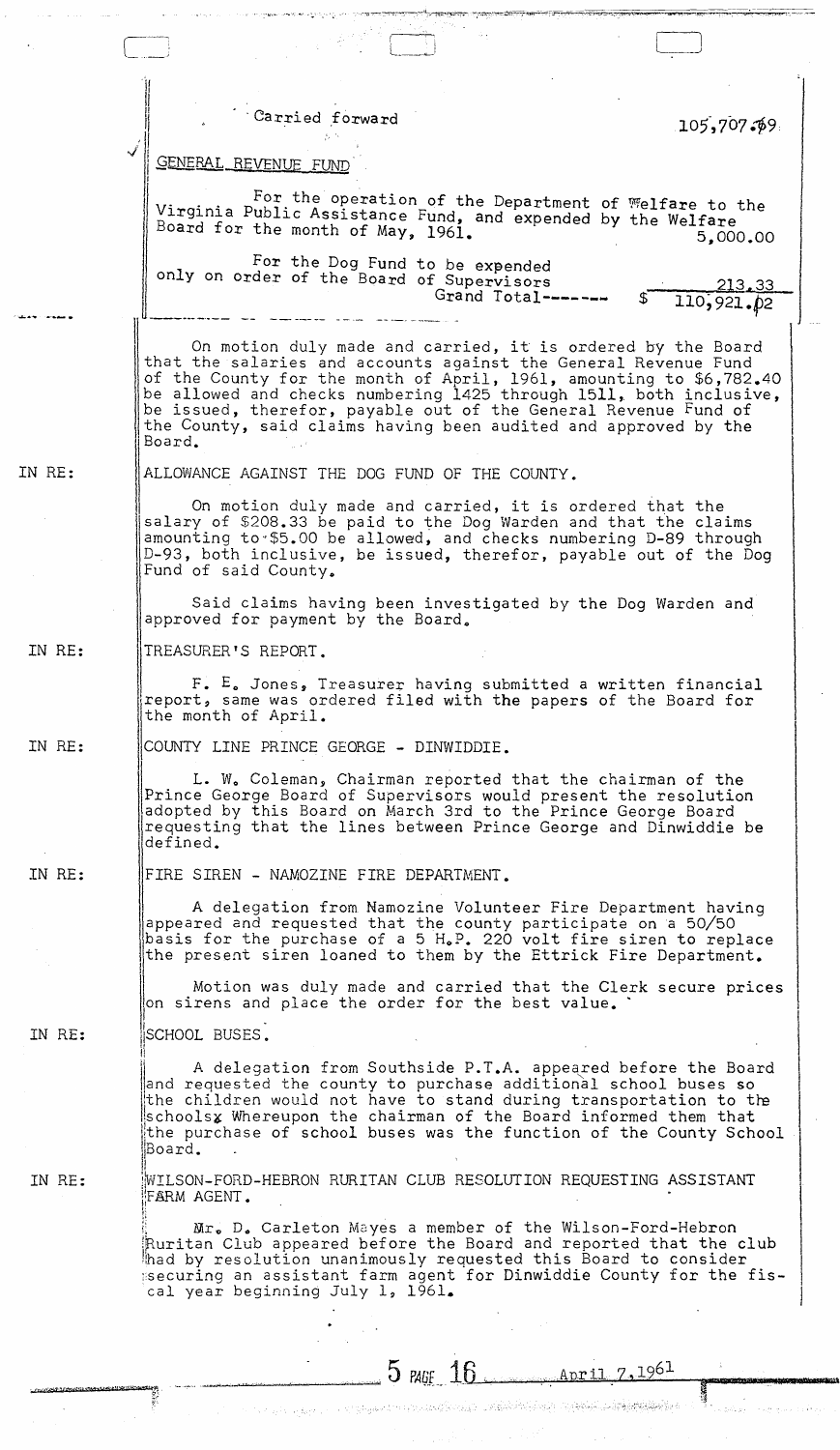| IN RE:      | NOTICE - ASSISTANT FARM AGENT.                                                                                                                                                                                                                                                                                                                                                                                                                                                                                                                                                                                                             |
|-------------|--------------------------------------------------------------------------------------------------------------------------------------------------------------------------------------------------------------------------------------------------------------------------------------------------------------------------------------------------------------------------------------------------------------------------------------------------------------------------------------------------------------------------------------------------------------------------------------------------------------------------------------------|
|             | Mr. DeWitt Rogers having appeared before the Board and re-<br>quested that some action be taken on the proposal to secure an<br>assistant Farm Agent,                                                                                                                                                                                                                                                                                                                                                                                                                                                                                      |
|             | Motion was duly made and carried that action on this be deferred<br>until the next Board meeting and that a notice be placed in the<br>paper to that effect.                                                                                                                                                                                                                                                                                                                                                                                                                                                                               |
|             |                                                                                                                                                                                                                                                                                                                                                                                                                                                                                                                                                                                                                                            |
| IN RE:      | MAITLAND SUBDIVISION - SECTIONS 6-7-8-9 PRELIMINARY PLAT                                                                                                                                                                                                                                                                                                                                                                                                                                                                                                                                                                                   |
|             | A plat of Sections 6-7-8-9 in Maitland Subdivision was pre-<br>sented to the Board for preliminary approval and it appearing that<br>the plat had been approved by the Health Department.                                                                                                                                                                                                                                                                                                                                                                                                                                                  |
| $3$ loperty | Motion was duly made and carried that the same be approved<br>although several lots contained less than 20,000 square feet. And<br>the plats are referred to the State Highway Department for examina+<br>tion and report at the next meeting.                                                                                                                                                                                                                                                                                                                                                                                             |
| IN RE:      | CEDAR HEART SUBDIVISION SECTION 3 BLOCK A-B & C, PRELIMINARY PLAT.                                                                                                                                                                                                                                                                                                                                                                                                                                                                                                                                                                         |
|             | Preliminary plat of Block A, B & C in Section 3 of Cedar<br>Heart Subdivision having been presented and examination thereof<br>showed that if conformed to the subdivision regulations as to<br>size of lots etc. and had been approved by the Health Department,                                                                                                                                                                                                                                                                                                                                                                          |
| 3220        | Motion was duly made and carried that same be referred to<br>the State Department of Highways for examination and report at the<br>next meeting.                                                                                                                                                                                                                                                                                                                                                                                                                                                                                           |
| IN RE:      | DINWIDDIE COURT ROAD.                                                                                                                                                                                                                                                                                                                                                                                                                                                                                                                                                                                                                      |
|             | Mr. & Mrs. Ashton Tucker and Mrs. ChesterYoung having again<br>appeared before the Board to hear the report of the highway<br>Department concerning Dinwiddie Court Road in Ingleside Subdivision<br>and Mr. B. C. Medlock Assistant Resident Engineer having reported<br>that no record could be found to show that it was est in the se-<br>condary system or any reason why it had not been taken into the<br>secondary system.                                                                                                                                                                                                         |
|             | Motion was duly made and carried that the resident engineer<br>meet with the residents along this road at their convenience to<br>recommend work to be done to bring this road up to State specifi-<br>cations for acceptance into the Secondary System.                                                                                                                                                                                                                                                                                                                                                                                   |
| IN RE:      | WEST PETERSBURG STREETS.                                                                                                                                                                                                                                                                                                                                                                                                                                                                                                                                                                                                                   |
|             | A delegation from West Petersburg having appeared and pre-<br>sented a list of streets to be extended as requested by this<br>Board at the last meeting, said list was referred to the Depart-<br>ment of Highways for examination and report at next meeting.                                                                                                                                                                                                                                                                                                                                                                             |
| IN RE:      | STREET LIGHTS - WEST PETERSBURG.                                                                                                                                                                                                                                                                                                                                                                                                                                                                                                                                                                                                           |
|             | Mr. Chandler and Mr. Orton having investigated the request<br>for the installation of street lights in West Petersburg and it<br>appearing from their report that two street lights are reccommended                                                                                                                                                                                                                                                                                                                                                                                                                                       |
|             | Motion was duly made and carried that a 2500 lumen street<br>light be installed near the school yard at the corner of Brunswick<br>and Roanoke Avenue and a 2500 lumen light be installed on pole #6,<br>corner of Warwick and Brunswick Avenue by the Virginia Electric &<br>Power Company and added to the county's street light account.                                                                                                                                                                                                                                                                                                |
| IN RE:      | RESOLUTION PRINCESS ANNE COUNTY ROAD WIDTH.                                                                                                                                                                                                                                                                                                                                                                                                                                                                                                                                                                                                |
|             | A copy of a resolution adopted by the Board of Supervisors of<br>the County of Princess Anne on February 27, 1961 requesting the<br>Virginia Department of Highways to abandon its proposal to refuse<br>acceptance into the secondary system of Virginia Highways. The<br>old county roads which do not meet the present requirement of a<br>minimum right of way width of 40 ft. and concurred with the<br>Department of Highways in a requirement of a minimum right of way<br>width of 40 ft. on all future planned highways in Princess Anne<br>County was read and filed "international part for the month of Anril.<br>$J$ page $1$ |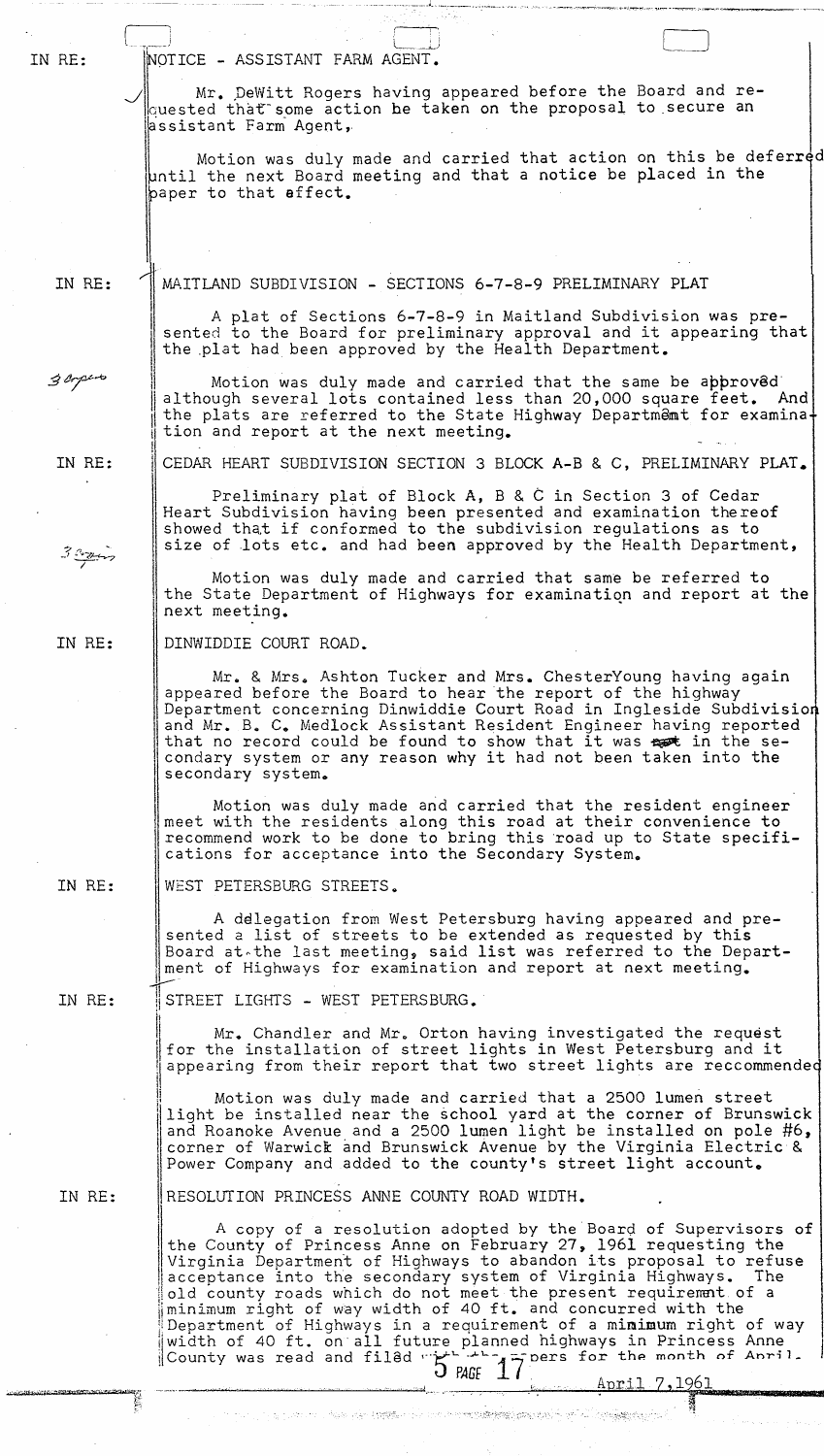| IN RE:                                                                                                                                                                                                                                                                                                                                                         |                                                                                                                                                                                                                               | R. R. HASKINS - RESIGNATION AS MEMBER OF PLANNING COMMISSION.                                                                                                                                                                                                                                                                                                                                                                                                                                                           |  |         |  |  |
|----------------------------------------------------------------------------------------------------------------------------------------------------------------------------------------------------------------------------------------------------------------------------------------------------------------------------------------------------------------|-------------------------------------------------------------------------------------------------------------------------------------------------------------------------------------------------------------------------------|-------------------------------------------------------------------------------------------------------------------------------------------------------------------------------------------------------------------------------------------------------------------------------------------------------------------------------------------------------------------------------------------------------------------------------------------------------------------------------------------------------------------------|--|---------|--|--|
|                                                                                                                                                                                                                                                                                                                                                                |                                                                                                                                                                                                                               | The Chairman of the Board having presented a letter from Mr.<br>R. R. Haskins tendering his resignation as a member of the                                                                                                                                                                                                                                                                                                                                                                                              |  |         |  |  |
|                                                                                                                                                                                                                                                                                                                                                                |                                                                                                                                                                                                                               | Dinwiddie County Planning Commission due to failing health,                                                                                                                                                                                                                                                                                                                                                                                                                                                             |  |         |  |  |
|                                                                                                                                                                                                                                                                                                                                                                |                                                                                                                                                                                                                               | Motion was duly made and carried that his resignation be<br>accepted, with regrets, and the Board expresses its appreciation<br>for the fine work that he has done as a member of this commission.                                                                                                                                                                                                                                                                                                                      |  |         |  |  |
| IN RE:                                                                                                                                                                                                                                                                                                                                                         |                                                                                                                                                                                                                               | VIRGINIA STATE CHAMBER OF COMMERCE - MEMBERSHIP.                                                                                                                                                                                                                                                                                                                                                                                                                                                                        |  |         |  |  |
|                                                                                                                                                                                                                                                                                                                                                                |                                                                                                                                                                                                                               | Mr. James Adair Jr., representative of the State Chamber of<br>Commerce having appeared before the Board to solicit its member-<br>ship and it being suggested to the Board that the Appomattox<br>Industrial Development Corporation of which this Board is a<br>partner already belongs to the Virginia State Chamber of Commerce,                                                                                                                                                                                    |  |         |  |  |
|                                                                                                                                                                                                                                                                                                                                                                |                                                                                                                                                                                                                               | Motion was duly made and carried that action on this be<br>deferred until the next meeting in order that membership by the<br>corporation can be verified.                                                                                                                                                                                                                                                                                                                                                              |  |         |  |  |
| IN RE:                                                                                                                                                                                                                                                                                                                                                         |                                                                                                                                                                                                                               | ROAD PETITIONS REFERRED TO ROAD VIEWERS.                                                                                                                                                                                                                                                                                                                                                                                                                                                                                |  |         |  |  |
|                                                                                                                                                                                                                                                                                                                                                                |                                                                                                                                                                                                                               | It appearing to the Board that the following 40' road ease-<br>ments have been presented:<br>Coleman road, beginning at a point on Route 624<br>signed by Ruth G. Coleman, et als.<br>Williams road, beginning at Route 460 signed by<br>James R. Williams and others.<br>Dortch road, beginning at Route 706 signed by<br>Bernard E. Dortch and others.<br>Extension of McKenney Avenue in DeWitt signed by<br>A. J. Best and others.<br>Pegram road beginning on Route 613 signed by<br>William H. Pegram and others. |  |         |  |  |
|                                                                                                                                                                                                                                                                                                                                                                |                                                                                                                                                                                                                               | Motion was duly made and carried that these easements along<br>with all petitions concerning same be referred to the road viewers<br>for their examination and report at the next meeting.                                                                                                                                                                                                                                                                                                                              |  |         |  |  |
| IN RE:                                                                                                                                                                                                                                                                                                                                                         |                                                                                                                                                                                                                               | DAYLIGHT SAVINGS TIME - DINWIDDIE COUNTY.                                                                                                                                                                                                                                                                                                                                                                                                                                                                               |  | المجانب |  |  |
|                                                                                                                                                                                                                                                                                                                                                                |                                                                                                                                                                                                                               | H. B. Batte, Clerk suggested to the Board that they give some<br>thought to considering daylight savings time for Dinwiddie County.<br>Action on this was deferred until the next meeting.                                                                                                                                                                                                                                                                                                                              |  |         |  |  |
|                                                                                                                                                                                                                                                                                                                                                                |                                                                                                                                                                                                                               | There being no further business the meeting was adjourne                                                                                                                                                                                                                                                                                                                                                                                                                                                                |  |         |  |  |
|                                                                                                                                                                                                                                                                                                                                                                | IN RE:                                                                                                                                                                                                                        | ROAD VIEWERS, APPOINTMENT OF.                                                                                                                                                                                                                                                                                                                                                                                                                                                                                           |  |         |  |  |
| On motion duly made and carried, the Board doth appoint<br>C. Y. Avery, Louis Powers, Will Green & Lunsford Butterworth,<br>Road Viewers, resident freeholders of this County, any three of<br>whom may act as viewers to view the roads that will be referred<br>to them on April 20, 1961, and to report to this Board as soon<br>as practicable as follows: |                                                                                                                                                                                                                               |                                                                                                                                                                                                                                                                                                                                                                                                                                                                                                                         |  |         |  |  |
|                                                                                                                                                                                                                                                                                                                                                                | (1) The conveniences and inconveniences that will<br>result as well to individuals as to the public, if the said<br>Roads shall be built:                                                                                     |                                                                                                                                                                                                                                                                                                                                                                                                                                                                                                                         |  |         |  |  |
|                                                                                                                                                                                                                                                                                                                                                                |                                                                                                                                                                                                                               | (2) Whether any yard, garden or orchard or any part<br>thereof will, in such case, have to be taken:                                                                                                                                                                                                                                                                                                                                                                                                                    |  |         |  |  |
|                                                                                                                                                                                                                                                                                                                                                                | (3) Whether the said proposed Roads will be of such<br>mere private convenience as to make it proper that the same<br>shall be established and kept in order by the person or persons<br>for whose convenience it is desired; |                                                                                                                                                                                                                                                                                                                                                                                                                                                                                                                         |  |         |  |  |
|                                                                                                                                                                                                                                                                                                                                                                | preference;                                                                                                                                                                                                                   | (4) They may examine roads other than the one proposed<br>and report upon the one they prefer with the reasons for their                                                                                                                                                                                                                                                                                                                                                                                                |  |         |  |  |
|                                                                                                                                                                                                                                                                                                                                                                |                                                                                                                                                                                                                               | (5) They will state the names of the land owners and<br>the tenants, if any, on the said proposed roads;                                                                                                                                                                                                                                                                                                                                                                                                                |  |         |  |  |

I' "

 $\overline{a}$ 

÷

(6) Which of said land owners require compensation:

 $5$  PAGE  $18$   $_{\text{per1}7,1961}$ 

~.~ ., ," ",' ....... -,:-::.:. <sup>&</sup>lt;';1